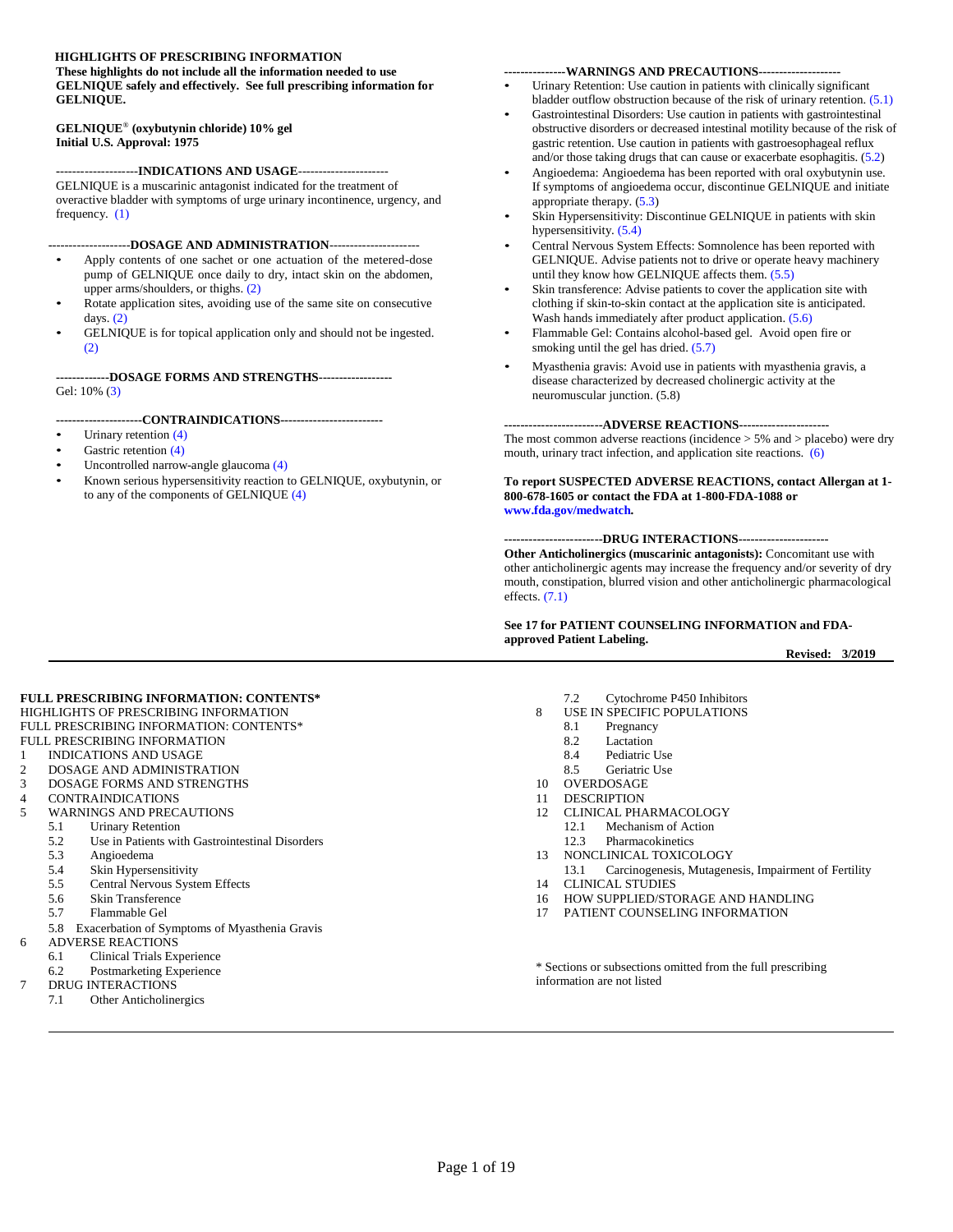# <span id="page-1-6"></span>**FULL PRESCRIBING INFORMATION**

## <span id="page-1-0"></span>**1 INDICATIONS AND USAGE**

GELNIQUE is a muscarinic antagonist indicated for the treatment of overactive bladder with symptoms of urge urinary incontinence, urgency and frequency *[see Clinical Studies [\(14\)\]](#page-9-2).*

## <span id="page-1-1"></span>**2 DOSAGE AND ADMINISTRATION**

The contents of one sachet or one actuation of the metered-dose pump of GELNIQUE should be applied once daily to dry, intact skin on the abdomen, upper arms/shoulders, or thighs. Application sites should be rotated. Application of GELNIQUE should not be made to the same site on consecutive days *[see Clinical Pharmacology [\(12.3\)\]](#page-6-2).*

GELNIQUE is for topical application only and should not be ingested.

## <span id="page-1-2"></span>**3 DOSAGE FORMS AND STRENGTHS**

Gel: 10%

## <span id="page-1-3"></span>**4 CONTRAINDICATIONS**

The use of GELNIQUE is contraindicated in the following conditions:

- Urinary retention
- Gastric retention
- Uncontrolled narrow-angle glaucoma
- Known serious hypersensitivity reaction to GELNIQUE, oxybutynin, or to any of the components of GELNIQUE *[see Warnings and Precautions [\(5.3,](#page-2-0) [5.4\)\]](#page-2-1).*

# <span id="page-1-7"></span>**5 WARNINGS AND PRECAUTIONS**

## <span id="page-1-4"></span>**5.1 Urinary Retention**

Administer GELNIQUE with caution in patients with clinically significant bladder outflow obstruction because of the risk of urinary retention. [see *Contraindications [\(4\)](#page-1-3)*]

## <span id="page-1-5"></span>**5.2 Use in Patients with Gastrointestinal Disorders**

Administer GELNIQUE with caution to patients with gastrointestinal obstructive disorders because of the risk of gastric retention. [see *Contraindications [\(4\)](#page-1-3)*]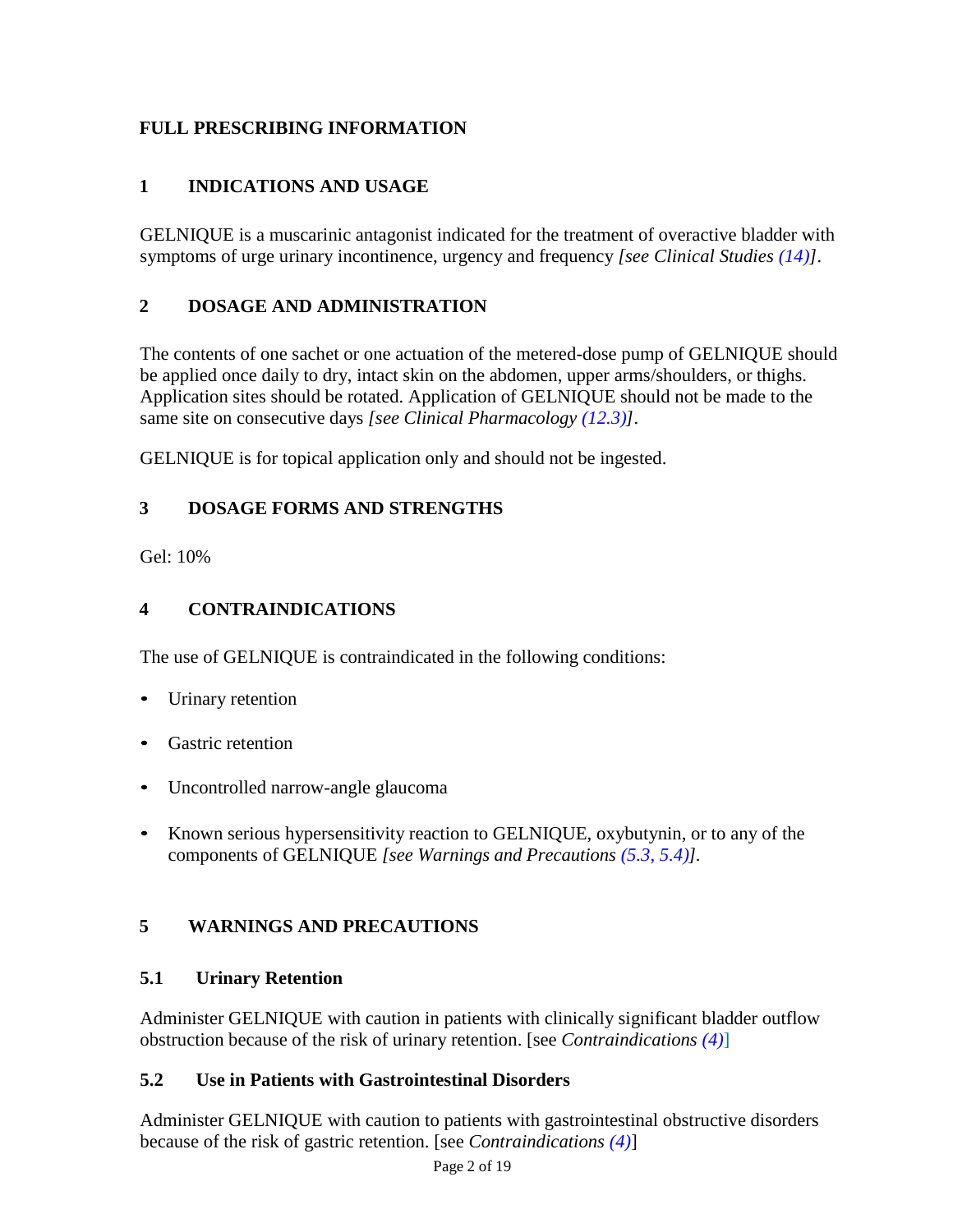GELNIQUE, like other anticholinergic drugs, may decrease gastrointestinal motility and should be used with caution in patients with conditions such as ulcerative colitis or intestinal atony. GELNIQUE should be used with caution in patients who have gastroesophageal reflux and/or who are concurrently taking drugs (such as bisphosphonates) that can cause or exacerbate esophagitis.

# <span id="page-2-0"></span>**5.3 Angioedema**

Angioedema requiring hospitalization and emergency medical treatment has occurred with the first or subsequent doses of oral oxybutynin. In the event of angioedema, oxybutynincontaining product should be discontinued and appropriate therapy promptly provided.

# <span id="page-2-1"></span>**5.4 Skin Hypersensitivity**

In a controlled clinical trial of skin sensitization, 1 of 200 patients (0.5%) demonstrated skin hypersensitivity to GELNIQUE. Patients who develop skin hypersensitivity to GELNIQUE should discontinue drug treatment.

# <span id="page-2-2"></span>**5.5 Central Nervous System Effects**

GELNIQUE is associated with anticholinergic central nervous system (CNS) effects. A variety of CNS anticholinergic effects have been reported, including headache, dizziness, somnolence, confusion and hallucinations. Patients should be monitored for signs of anticholinergic CNS effects, particularly after beginning treatment. Advise patients not to drive or operate heavy machinery until they know how GELNIQUE affects them. If a patient experiences anticholinergic CNS effects, drug discontinuation should be considered. [See *Adverse Reactions [\(6.1,](#page-3-1) [6.2\)](#page-4-1)*]

# <span id="page-2-3"></span>**5.6 Skin Transference**

Transfer of oxybutynin to another person can occur when vigorous skin-to-skin contact is made with the application site. To minimize the potential transfer of oxybutynin from GELNIQUE-treated skin to another person, patients should cover the application site with clothing after the gel has dried if direct skin-to-skin contact at the application site is anticipated *[see Clinical Pharmacology [\(12.3\)\]](#page-6-2)*. Patients should wash their hands immediately after application of GELNIQUE.

# <span id="page-2-4"></span>**5.7 Flammable Gel**

GELNIQUE is an alcohol-based gel and is therefore flammable. Avoid open fire or smoking until gel has dried.

# **5.8 Exacerbation of Symptoms of Myasthenia Gravis**

Avoid use of GELNIQUE in patients with myasthenia gravis, a disease characterized by decreased cholinergic activity at the neuromuscular junction. If experiencing exacerbation of symptoms of myasthenia gravis, oxybutynin- containing product should be discontinued and appropriate therapy promptly provided.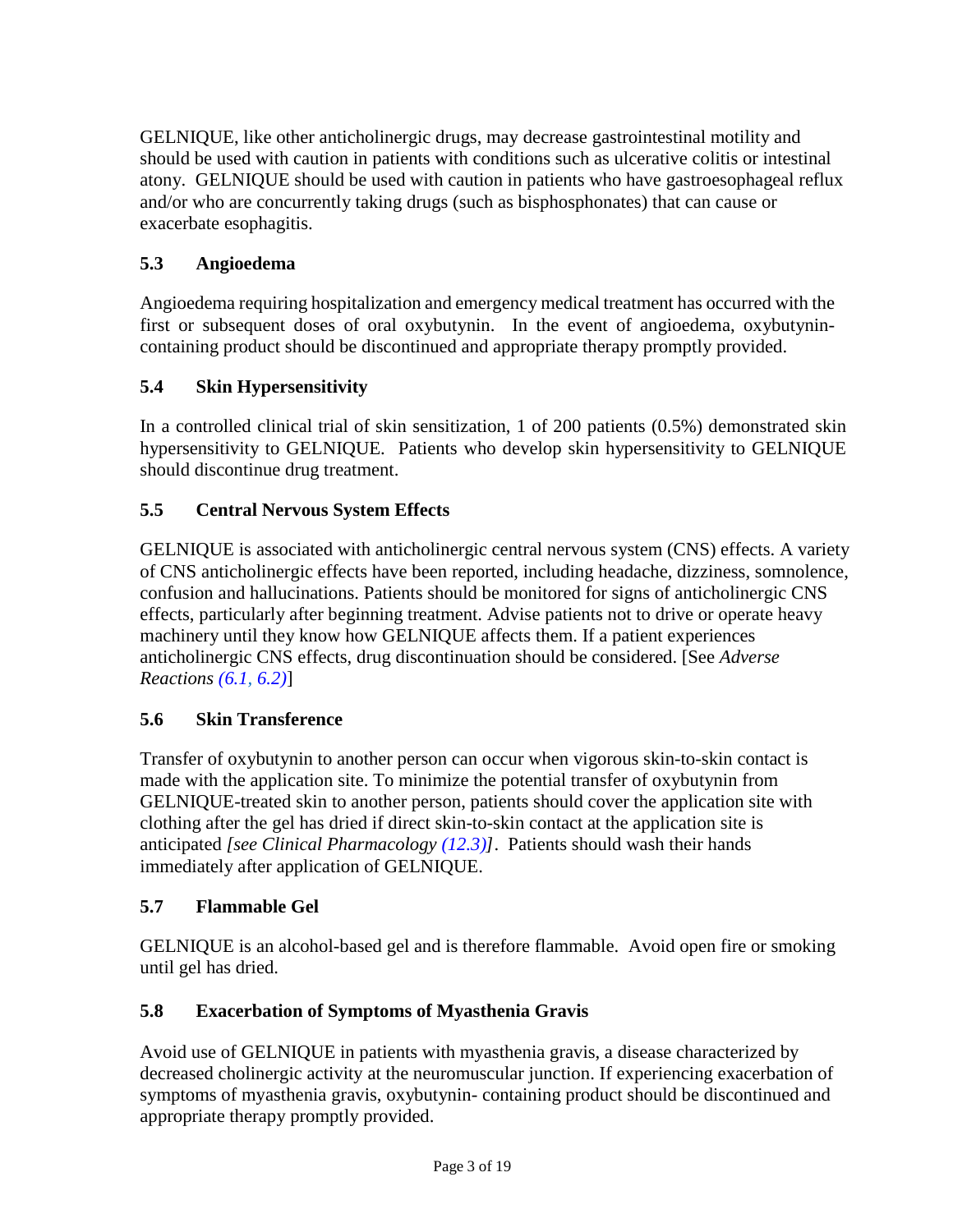## <span id="page-3-0"></span>**6 ADVERSE REACTIONS**

Because clinical trials are conducted under widely varying conditions, adverse reaction rates observed in the clinical trials of a drug cannot be directly compared to rates in the clinical trial of another drug and may not reflect the rates observed in practice.

## <span id="page-3-1"></span>**6.1 Clinical Trials Experience**

The safety of GELNIQUE was evaluated in 789 patients (389 randomized to GELNIQUE 1 g and 400 randomized to placebo) during a randomized, placebo-controlled, double-blind, 12 week clinical efficacy and safety study. A subset of these 789 patients ( $N = 216$ ) participated in the 14-week open-label safety extension that followed the placebo-controlled study. Of 216 patients in the safety extension, 107 were randomized to placebo gel during the doubleblind, placebo-controlled 12-week study. In the combined double-blind, placebo-controlled study and the open-label safety extension, a total of 496 patients were exposed to at least one dose of GELNIQUE. Four hundred thirty-one (431) patients received at least 12 weeks of GELNIQUE treatment and 85 patients received 26 weeks of GELNIQUE treatment. The study population primarily consisted of Caucasian women (approximately 90%) with an average age of 59 years who had overactive bladder with urge urinary incontinence.

<span id="page-3-2"></span>

| Table 1:<br><b>Common Adverse Reactions in the Randomized, Double-blind, Placebo-</b><br>controlled 12-Week Study ( $> 2\%$ and $>$ placebo) |                             |                |  |  |  |  |
|----------------------------------------------------------------------------------------------------------------------------------------------|-----------------------------|----------------|--|--|--|--|
| <b>Adverse Reaction</b>                                                                                                                      | <b>GELNIQUE 1 gram</b>      | <b>Placebo</b> |  |  |  |  |
|                                                                                                                                              | $N = 389$                   | $N = 400$      |  |  |  |  |
|                                                                                                                                              | $n\left(\frac{0}{0}\right)$ | n (% )         |  |  |  |  |
| Dry mouth                                                                                                                                    | 29(7.5)                     | 11(2.8)        |  |  |  |  |
| Urinary tract infection                                                                                                                      | 27(6.9)                     | 17(4.3)        |  |  |  |  |
| Application site reactions*                                                                                                                  | 21(5.4)                     | 4(1.0)         |  |  |  |  |
| Upper respiratory tract                                                                                                                      | 21(5.4)                     | 20(5.0)        |  |  |  |  |
| infection                                                                                                                                    |                             |                |  |  |  |  |
| <b>Dizziness</b>                                                                                                                             | 11(2.8)                     | 4(1.0)         |  |  |  |  |
| Nasopharyngitis                                                                                                                              | 11(2.8)                     | 9(2.3)         |  |  |  |  |
| Fatigue                                                                                                                                      | 8(2.1)                      | 4(1.0)         |  |  |  |  |
| Gastroenteritis viral                                                                                                                        | 8(2.1)                      | 7(1.8)         |  |  |  |  |

[Table 1](#page-3-2) lists adverse reactions that were reported in the randomized, double-blind, placebocontrolled 12-week study in greater than 2% of patients treated with GELNIQUE and at an incidence greater than placebo.

\* Includes application site pruritus, dermatitis, papules, anesthesia, erythema, irritation, pain and papules

Other common adverse reactions that were reported in  $\geq 1\%$  of GELNIQUE-treated patients were headache  $(1.5\%)$ , constipation  $(1.3\%)$ , and pruritus  $(1.3\%)$ . Application site pruritus (2.1%) and application site dermatitis (1.8%) were the most commonly reported application site reactions. A majority of adverse reactions were described as mild or moderate in intensity, except for two patients reporting severe headache.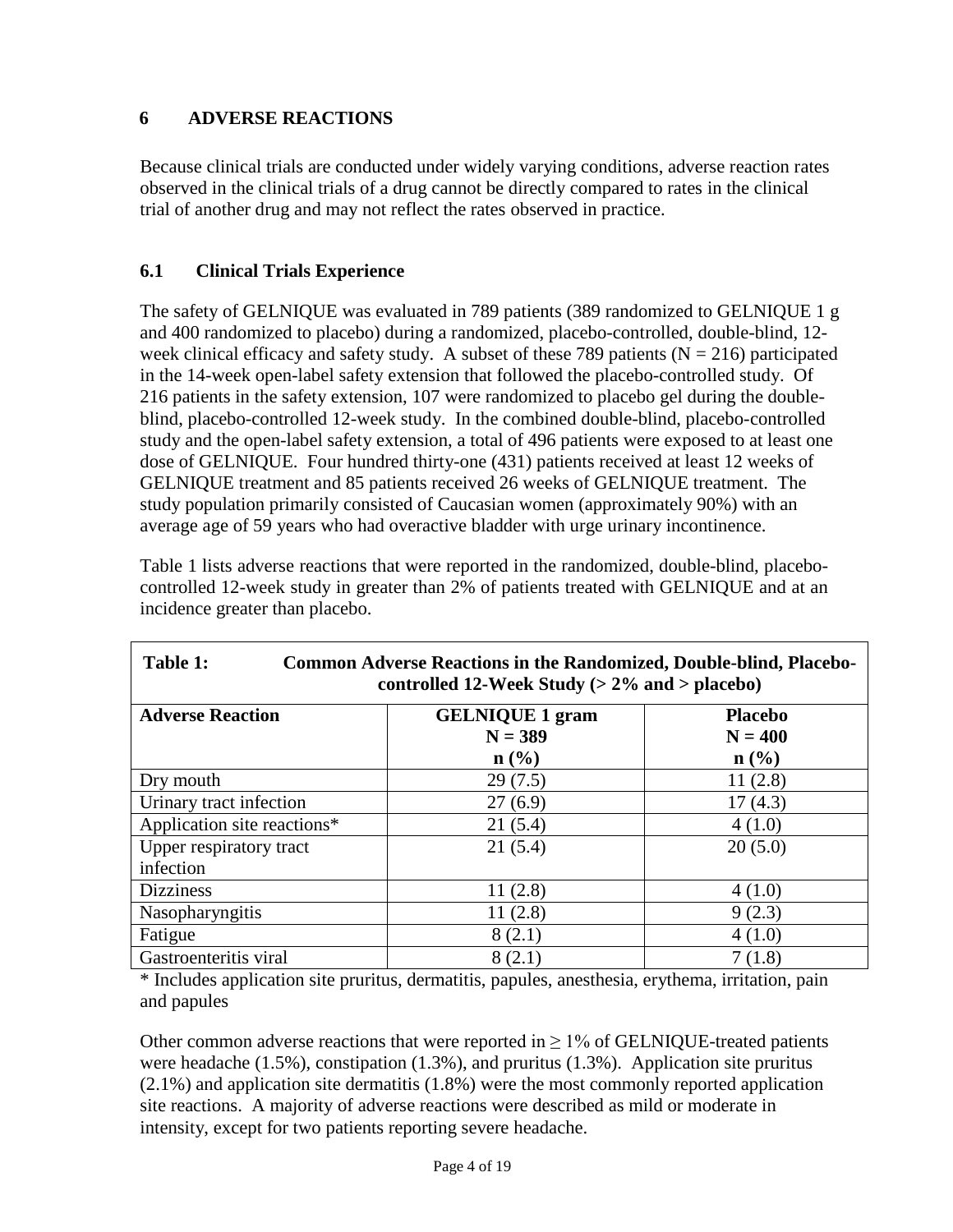The most common adverse reaction leading to drug discontinuation was application site reaction (0.8% with GELNIQUE versus 0.3% with placebo).

The most common adverse reactions reported during the 14-week open-label extension study were application site reactions (6.0%) and dry mouth (1.9%). The most common reason for premature discontinuation was application site reactions (9 patients or 4.2%). Two of these 9 patients experienced application site reactions of severe intensity (dermatitis, urticaria, and erythema).

## <span id="page-4-1"></span>**6.2 Postmarketing Experience**

The following adverse reactions have been identified during post approval use of GELNIQUE. Because these reactions are reported voluntarily from a population of uncertain size, it is not always possible to reliably estimate their frequency or establish a causal relationship to drug exposure.

Nervous System Disorders: Memory impairment, dizziness, somnolence, confusion Psychiatric Disorders: Delirium, hallucinations

# <span id="page-4-2"></span>**7 DRUG INTERACTIONS**

No specific drug-drug interaction studies have been performed with GELNIQUE.

## <span id="page-4-0"></span>**7.1 Other Anticholinergics**

The concomitant use of GELNIQUE with other anticholinergic (antimuscarinic) agents may increase the frequency and/or severity of dry mouth, constipation, blurred vision, somnolence and other anticholinergic pharmacological effects.

## <span id="page-4-3"></span>**7.2 Cytochrome P450 Inhibitors**

Pharmacokinetic studies have not been performed with patients concomitantly receiving cytochrome P450 enzyme inhibitors, such as antimycotic agents (e.g., ketoconazole, itraconazole, and miconazole) or macrolide antibiotics (e.g., erythromycin and clarithromycin).

# <span id="page-4-4"></span>**8 USE IN SPECIFIC POPULATIONS**

# <span id="page-4-5"></span>**8.1 Pregnancy**

## Risk Summary

There are no studies with topical or oral oxybutynin use in pregnant women to inform any drug-associated risks of adverse development outcomes. No adverse developmental outcomes were observed in animal reproduction studies when oxybutynin chloride was administered to pregnant rats and rabbits during organogenesis at approximately 50 and 1 times, respectively, the maximum human dose based on body surface area (*see [Data](#page-5-5)*).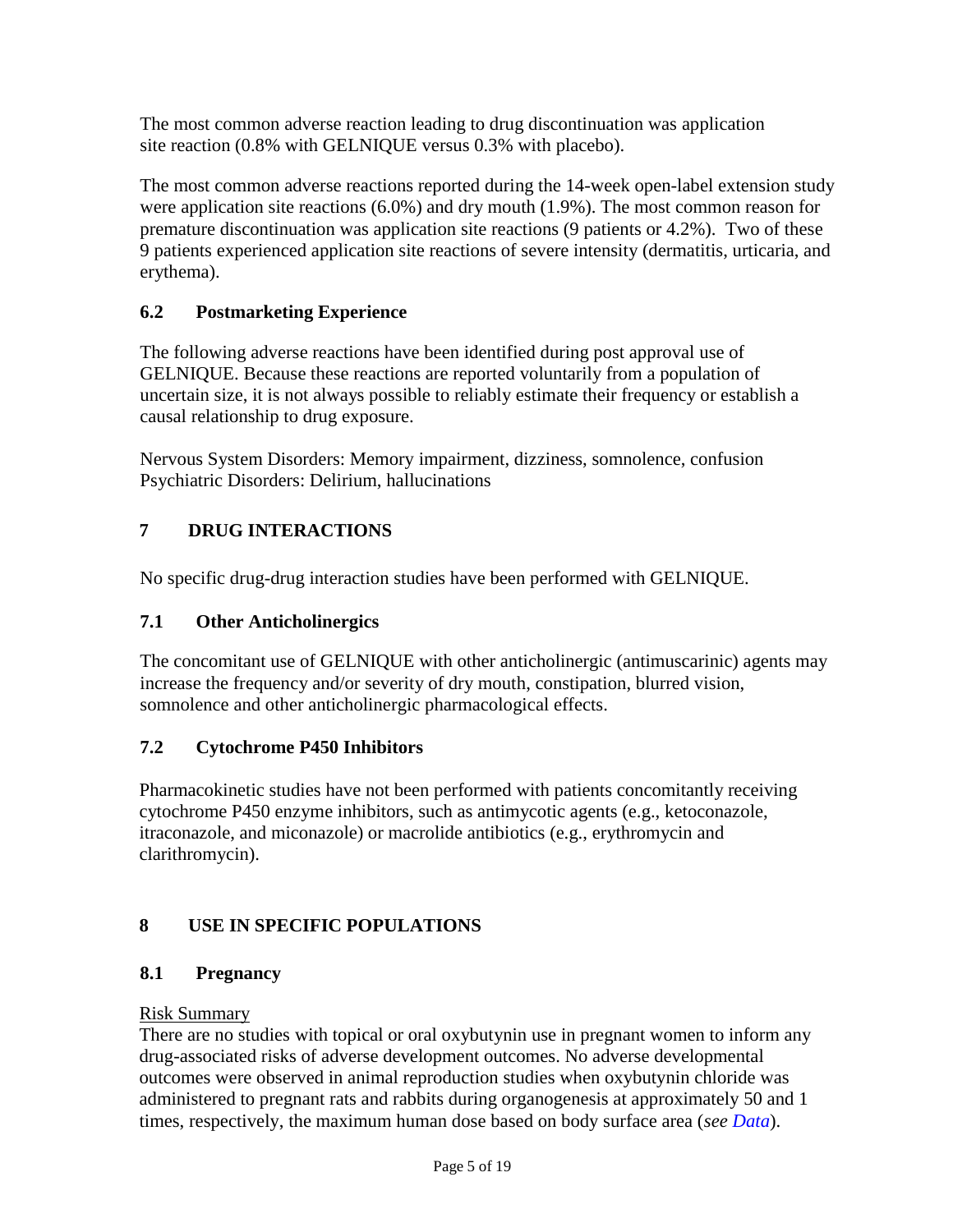In the general U.S. population, the estimated background risk of major birth defects and miscarriages in clinically recognized pregnancies is 2-4% and 15-20% respectively.

# <span id="page-5-5"></span>Data

## *Animal Data*

Subcutaneous administration of oxybutynin chloride to rats at doses up to 25 mg/kg (approximately 50 times the human exposure based on body surface area) and to rabbits at doses up to 0.4 mg/kg (approximately 1 times the human exposure based on body surface area) throughout the period of organogenesis revealed no evidence of harm to the fetus.

## <span id="page-5-0"></span>**8.2 Lactation**

## Risk Summary

There is no information on the presence of oxybutynin or its metabolites in human milk, its effects on milk production or on the breast fed child. The developmental and health benefits of breastfeeding should be considered along with the mother's clinical need for GELNIQUE and any potential adverse effects on the breastfed child from GELNIQUE or from the underlying maternal condition.

# <span id="page-5-1"></span>**8.4 Pediatric Use**

The safety and effectiveness of GELNIQUE<sup>®</sup> 10% have not been established in pediatric patients.

## <span id="page-5-2"></span>**8.5 Geriatric Use**

Of the 496 patients exposed to GELNIQUE in the randomized, double-blind, placebocontrolled 12-week study and the 14-week safety extension study, 188 patients (38%) were 65 years of age and older. No overall differences in safety or effectiveness were observed between these patients and younger patients, but greater sensitivity of some older individuals cannot be ruled out [*see Clinical Pharmacology* [\(12.3\)](#page-6-2)*].*

# <span id="page-5-3"></span>**10 OVERDOSAGE**

Overdosage with oxybutynin has been associated with anticholinergic effects including central nervous system excitation, flushing, fever, dehydration, cardiac arrhythmia, vomiting, and urinary retention. Oral ingestion of 100 mg oxybutynin chloride in association with alcohol has been reported in a 13-year-old boy who experienced memory loss, and in a 34 year-old woman who developed stupor, followed by disorientation and agitation on awakening, dilated pupils, dry skin, cardiac arrhythmia, and retention of urine. Both patients recovered fully with symptomatic treatment.

Plasma concentrations of oxybutynin begin to decline 24 hours after GELNIQUE application. If overexposure occurs, monitor patients until symptoms resolve.

# <span id="page-5-4"></span>**11 DESCRIPTION**

Oxybutynin is an antispasmodic, antimuscarinic agent. GELNIQUE (oxybutynin chloride) is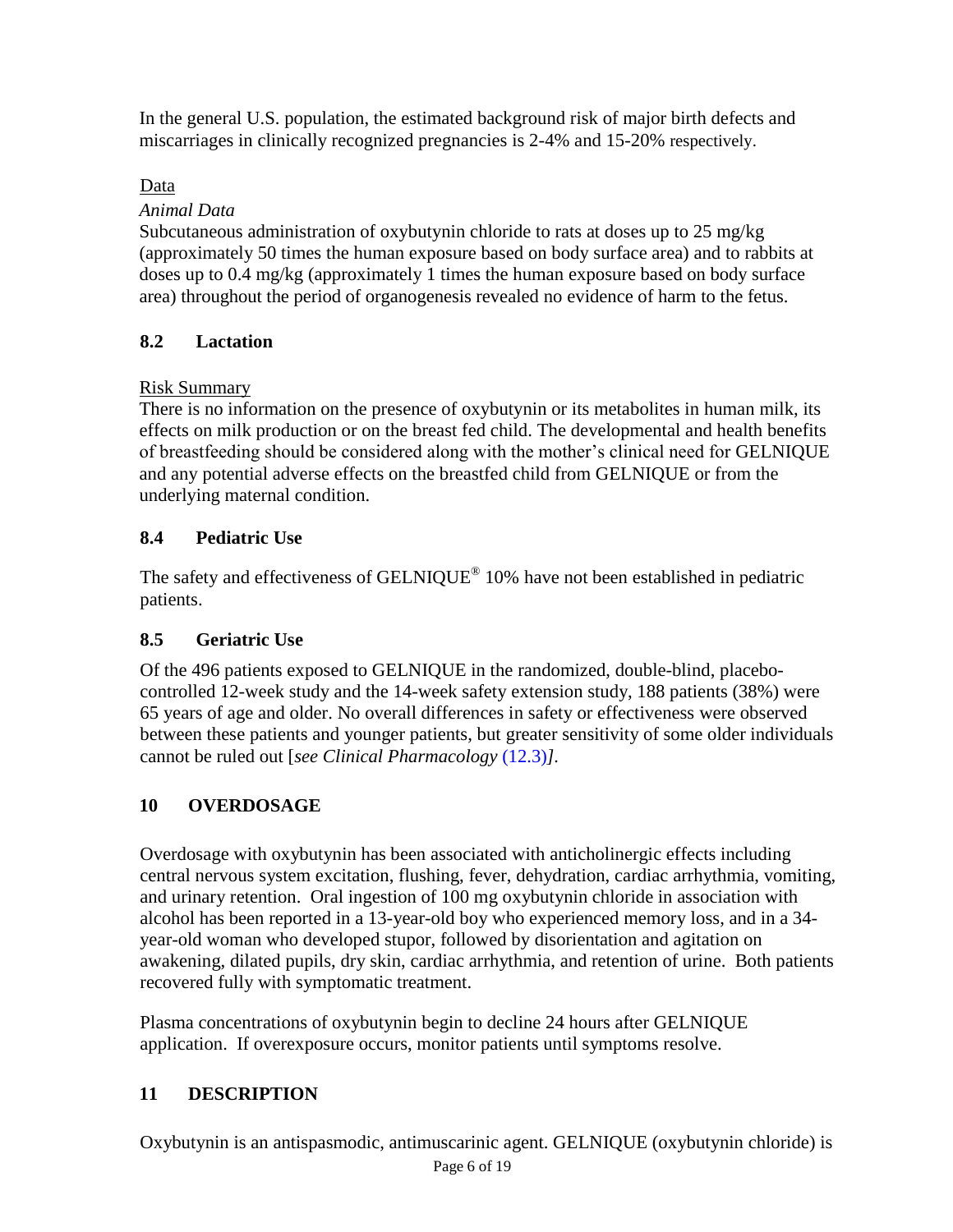a clear and colorless hydroalcoholic gel containing 100 mg oxybutynin chloride per gram of gel. GELNIQUE is available in a metered-dose pump that dispenses 30 metered 1 gram doses or in a 1 gram (1.14 mL) unit dose. Each dose contains 100 mg oxybutynin chloride. Oxybutynin is delivered as a racemate of R- and S- isomers. Chemically, oxybutynin chloride is d, l (racemic) 4-(Diethylamino)-2-butynyl (±)-α-phenylcyclohexaneglycolate hydrochloride.

The empirical formula of oxybutynin is  $C_{22}H_{31}NO_3$  HCl. Its structural formula is:



Oxybutynin chloride is a white powder with a molecular weight of 393.95.

Inactive ingredients in GELNIQUE are alcohol, USP; glycerin, USP; hydroxypropyl cellulose, NF; sodium hydroxide, NF; and purified water, USP.

# <span id="page-6-0"></span>**12 CLINICAL PHARMACOLOGY**

## <span id="page-6-1"></span>**12.1 Mechanism of Action**

Oxybutynin acts as a competitive antagonist of acetylcholine at postganglionic muscarinic receptors, resulting in relaxation of bladder smooth muscle. Oxybutynin is a racemic (50:50) mixture of R- and S- isomers. Antimuscarinic activity resides predominantly with the Risomer. The active metabolite, N-desethyloxybutynin, has pharmacological activity on the human detrusor muscle that is similar to that of oxybutynin in *in vitro* studies.

## <span id="page-6-2"></span>**12.3 Pharmacokinetics**

## *Absorption*

Oxybutynin is transported across intact skin and into the systemic circulation by passive diffusion across the stratum corneum. Steady-state concentrations are achieved within 7 days of continuous dosing. Absorption of oxybutynin is similar when GELNIQUE is applied to the abdomen, upper arm/shoulders or thighs. Mean plasma concentrations during a randomized, crossover study of the three recommended application sites in 39 healthy men and women are shown in [Figure](#page-7-0) 1.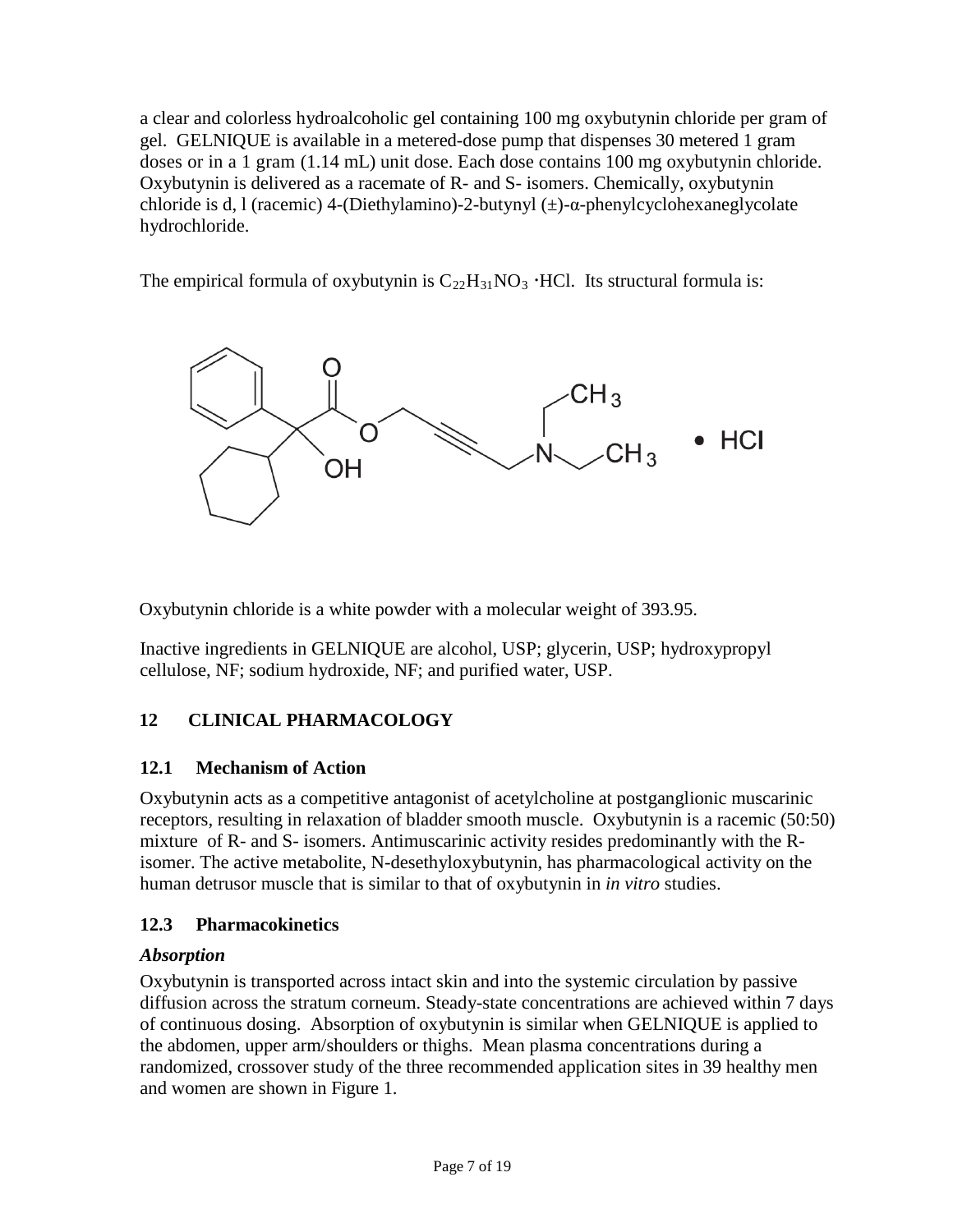<span id="page-7-0"></span>**Figure** 1: Mean  $(+$  SD) plasma oxybutynin concentrations during steady-state application of **GELNIQUE to the abdomen, upper arm/shoulder and thigh (N=39).**



Average steady-state plasma oxybutynin concentrations were 4.7, 5.2, and 5.5 ng/mL for the abdomen, upper arm/shoulder and thigh application sites, respectively [\(Table](#page-7-1) 2).

<span id="page-7-1"></span>

| Table 2:<br>Mean (SD) steady-state pharmacokinetic parameters for<br>oxybutynin following GELNIQUE application to the abdomen, |                   |                  |                  |  |  |  |  |
|--------------------------------------------------------------------------------------------------------------------------------|-------------------|------------------|------------------|--|--|--|--|
| upper arm/shoulder and thigh $(N = 39)$ .                                                                                      |                   |                  |                  |  |  |  |  |
|                                                                                                                                | $AUC_{0.24}$      | $C_{\text{max}}$ | $C_{\text{avg}}$ |  |  |  |  |
| <b>Application Site</b>                                                                                                        | $(ng\cdot hr/mL)$ | (ng/mL)          | (ng/mL)          |  |  |  |  |
| Abdomen                                                                                                                        | 112.7 (58.00)     | 6.8(3.93)        | 4.7(2.39)        |  |  |  |  |
| Upper Arm/Shoulder                                                                                                             | 133.8 (81.58)     | 8.3(5.97)        | 5.5(3.37)        |  |  |  |  |
| Thigh                                                                                                                          | 125.1 (84.67)     | 7.0(4.95)        | 5.2(3.50)        |  |  |  |  |

#### *Distribution*

Oxybutynin is widely distributed in body tissues following systemic absorption. The volume of distribution was estimated to be 193 L after intravenous administration of 5 mg oxybutynin chloride.

#### *Metabolism*

Oxybutynin is metabolized primarily by the cytochrome P450 enzyme systems, particularly CYP3A4, found mostly in the liver and gut wall. Metabolites include phenylcyclohexylglycolic acid, which is pharmacologically inactive, and Ndesethyloxybutynin (DEO), which is pharmacologically active.

Transdermal administration of oxybutynin bypasses the first-pass gastrointestinal and hepatic metabolism, reducing the formation of the N-desethyloxybutynin metabolite. Only small amounts of CYP3A4 are found in skin, limiting pre-systemic metabolism during transdermal absorption. The AUC ratio of N-desethyloxybutynin metabolite to parent compound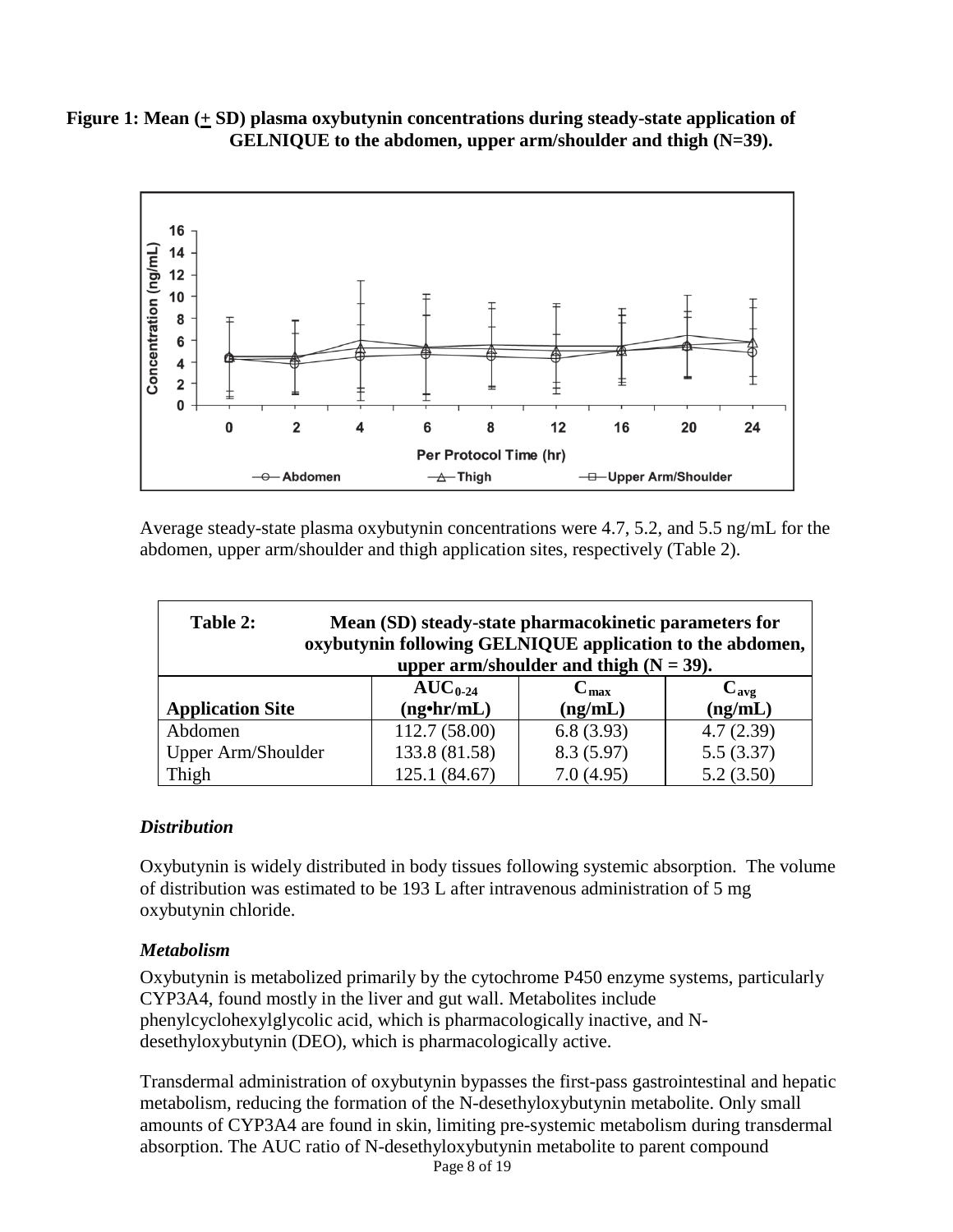following multiple transdermal applications is approximately 1:1 for GELNIQUE.

Following intravenous administration, the elimination half-life of oxybutynin is approximately 2 hours. After the final steady-state dose of GELNIQUE, oxybutynin and Ndesethyloxybutynin demonstrated biphasic elimination with plasma concentrations beginning to decrease 24 hours after dosing. Elimination was more rapid between 24 and 48 hours after dosing, during which time plasma concentrations of oxybutynin and N-desethyloxybutynin declined by about one-half. This rapid elimination phase was followed by a more prolonged terminal elimination phase. The apparent elimination half-lives including the terminal elimination phase were 64 hours and 82 hours for oxybutynin and DEO, respectively.

## *Excretion*

Oxybutynin is extensively metabolized by the liver, with less than 0.1% of the administered dose excreted unchanged in the urine. Less than 0.1% of the administered dose is excreted as the metabolite N-desethyloxybutynin.

## *Person-to-Person Transference*

The potential for dermal transfer of oxybutynin from a treated person to an untreated person was evaluated in a single-dose study where subjects dosed with GELNIQUE engaged in vigorous contact with an untreated partner for 15 minutes, either with  $(N = 14$  couples) or without  $(N = 12$  couples) clothing covering the application area. The untreated partners not protected by clothing demonstrated detectable plasma concentrations of oxybutynin (mean  $C_{\text{max}} = 0.94$  ng/mL). Two of the 14 untreated subjects participating in the clothing-to-skin contact regimen had measurable oxybutynin plasma concentrations  $(C_{\text{max}} \leq 0.1 \text{ ng/mL})$ during the 48 hours following contact with treated subjects; oxybutynin was not detectable with the remaining 12 untreated subjects.

## *Use of Sunscreen*

The effect of sunscreen on the absorption of oxybutynin when applied 30 minutes before or 30 minutes after GELNIQUE application was evaluated in a single-dose randomized crossover study  $(N = 16)$ . Concomitant application of sunscreen, either before or after GELNIQUE application, had no effect on the systemic exposure of oxybutynin.

## *Showering*

The effect of showering on the absorption of oxybutynin was evaluated in a randomized, steady-state crossover study under conditions of no shower, or showering 1, 2 or 6 hours after GELNIQUE application ( $N = 20$ ). The results of the study indicate that showering after one hour does not affect the overall systemic exposure to oxybutynin.

## *Race*

The effect of race on the pharmacokinetics of GELNIQUE has not been studied.

# **Specific Populations:**

*Geriatric:* Available data suggest that there are no significant differences in the pharmacokinetics of oxybutynin based on geriatric status in patients following administration of GELNIQUE *[see Use in Specific Populations [\(8.5\)\]](#page-5-2).*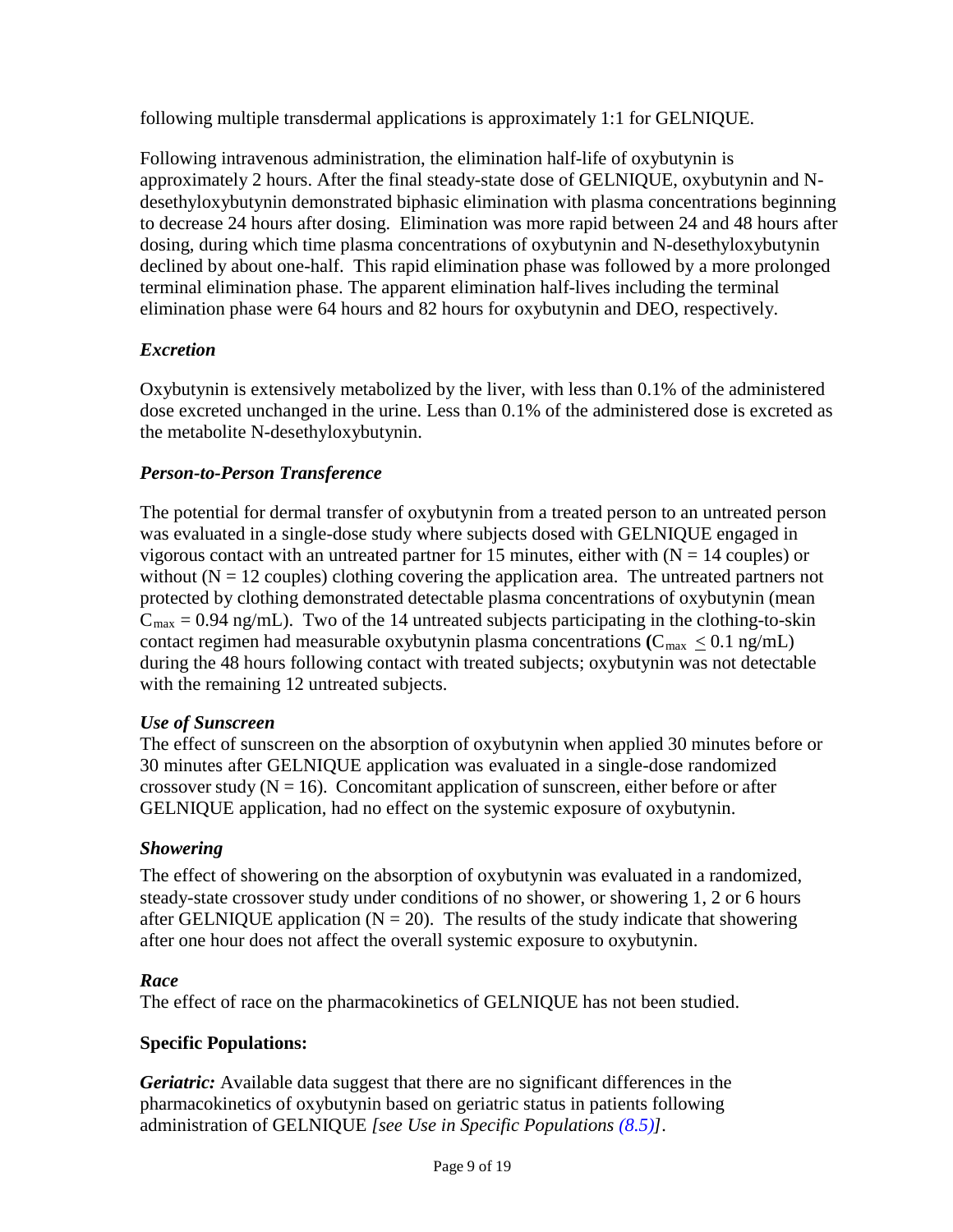*Pediatric:* The pharmacokinetics of oxybutynin and N-desethyloxybutynin have not been evaluated in individuals younger than 18 years of age *[see Use in Specific Populations [\(8.4\)\]](#page-5-1).*

*Gender:* Available data suggest that there are no significant differences in the pharmacokinetics of oxybutynin based on gender in healthy volunteers following administration of GELNIQUE.

# <span id="page-9-0"></span>**13 NONCLINICAL TOXICOLOGY**

## <span id="page-9-1"></span>**13.1 Carcinogenesis, Mutagenesis, Impairment of Fertility**

A 24-month study in rats at dosages of oxybutynin chloride of 20, 80 and 160 mg/kg showed no evidence of carcinogenicity. These doses are approximately 6, 25 and 50 times the maximum exposure in humans taking an oral dose, based on body surface area. Oxybutynin chloride showed no increase of mutagenic activity when tested in *Schizosaccharomyces pompholiciformis, Saccharomyces cerevisiae*, and *Salmonella typhimurium* test systems. Reproduction studies with oxybutynin chloride in the mouse, rat, hamster, and rabbit showed no definite evidence of impaired fertility.

# <span id="page-9-2"></span>**14 CLINICAL STUDIES**

The efficacy and safety of GELNIQUE were evaluated in a single randomized, double-blind, placebo-controlled, parallel group 12-week study for the treatment of overactive bladder with symptoms of urge incontinence, urgency and frequency. Key entry criteria included adults with symptomatic overactive bladder with an average of  $\geq$  4 incontinence episodes in a 3-day period and at least 8 micturitions per day. Patients were randomized to daily applications of GELNIQUE 1 gram or matching placebo gel. A total of 389 patients received GELNIQUE and 400 patients received placebo gel. The majority of patients were Caucasian (86.3%) and female (89.2%), with a mean age of 59.4 years (range: 18 to 88 years). The average duration of urinary incontinence was approximately 8.5 years and approximately 75% of patients had no prior pharmacological treatment for urinary incontinence.

Patients treated with GELNIQUE experienced a statistically significant decrease in the number of urinary incontinence episodes per day from baseline to endpoint compared with placebo ( $p < 0.0001$ ) as well as a decrease in the average daily urinary frequency ( $p =$ 0.0017) and an increase in the average urine volume per void ( $p = 0.0018$ ).

Mean and median change from baseline in daily incontinence episodes (primary endpoint), urinary frequency, and urinary void volume (secondary endpoints) between placebo and GELNIQUE are summarized in Table 3.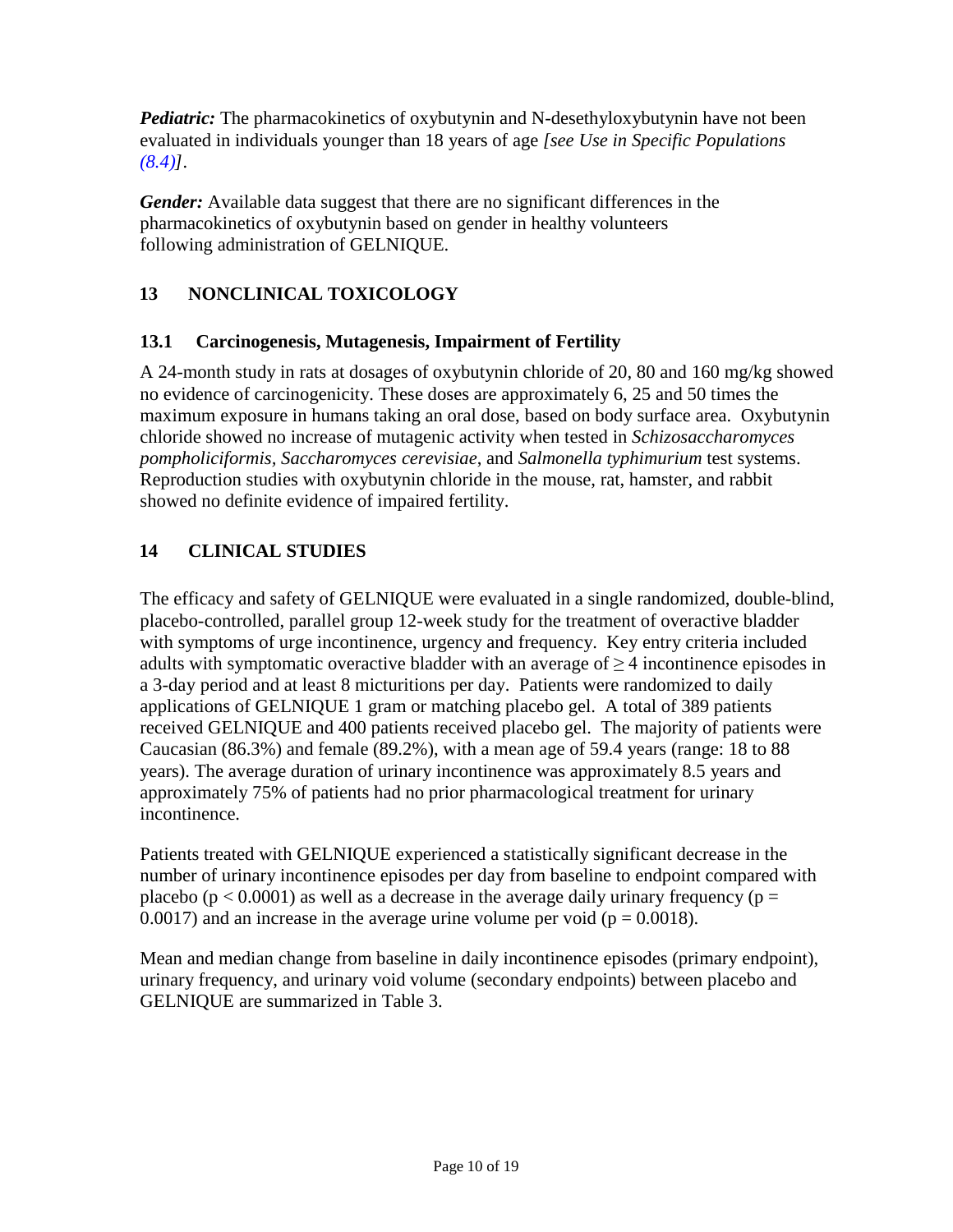| Table 3:<br>Mean and median change from baseline for incontinence episodes,<br>urinary frequency, and urinary void volume at Week 12 (LOCF*). |                         |                                       |                  |                               |  |
|-----------------------------------------------------------------------------------------------------------------------------------------------|-------------------------|---------------------------------------|------------------|-------------------------------|--|
|                                                                                                                                               |                         | <b>GELNIQUE 1 gram</b><br>$(N = 389)$ |                  | <b>Placebo</b><br>$(N = 400)$ |  |
|                                                                                                                                               |                         |                                       |                  |                               |  |
| <b>Parameter</b>                                                                                                                              |                         |                                       |                  |                               |  |
|                                                                                                                                               | Mean (SD)               | <b>Median</b>                         | <b>Mean (SD)</b> | <b>Median</b>                 |  |
| Daily Incontinence Episodes                                                                                                                   |                         |                                       |                  |                               |  |
| <b>Baseline</b>                                                                                                                               | 5.4(3.26)               | 4.7                                   | 5.4(3.28)        | 4.7                           |  |
| Change from baseline                                                                                                                          | $-3.0(2.73)$            | $-2.7$                                | $-2.5(3.06)$     | $-2.0$                        |  |
| Mean difference<br>[GELNIQUE-<br>placebo] $(95\% \text{ CI})$                                                                                 | $-0.5$ $(-0.14, -0.87)$ |                                       |                  |                               |  |
| P-value vs. placebo                                                                                                                           |                         | < 0.0001                              |                  |                               |  |
| Daily Urinary Frequency                                                                                                                       |                         |                                       |                  |                               |  |
| <b>Baseline</b>                                                                                                                               | 12.4(3.34)              | 11.7                                  | 12.2(3.32)       | 11.3                          |  |
| Change from baseline                                                                                                                          | $-2.7(3.21)$            | $-2.7$                                | $-2.0(2.82)$     | $-1.7$                        |  |
| P-value vs. placebo                                                                                                                           |                         | 0.0017                                |                  |                               |  |
| Urinary Void Volume (mL)                                                                                                                      |                         |                                       |                  |                               |  |
| <b>Baseline</b>                                                                                                                               | 163.4 (65.85)           | 160.1                                 | 167.9 (68.40)    | 160.6                         |  |
| <b>Change from Baseline</b>                                                                                                                   | 21.0(65.33)             | 11.5                                  | 3.8(53.79)       | 0.0                           |  |
| P-value vs. placebo                                                                                                                           |                         | 0.0018                                |                  |                               |  |

\*Last-Observation-Carried-Forward statistical imputation for missing data

## <span id="page-10-0"></span>**16 HOW SUPPLIED/STORAGE AND HANDLING**

Metered-Dose Pump: Metered-dose pump dispenser capable of delivering 30 metered 1 gram doses.

Carton of 1 metered-dose Pump (**NDC 0023-5812-30**)

Unit Dose: Heat-sealed sachet containing 1 gram (1.14 mL) of GELNIQUE gel for topical use.

Carton of 30 Sachets (**NDC 0023-5861-11**)

#### **Storage**

Store at 20-25°C (68-77°F). [See USP controlled room temperature.] Protect from moisture and humidity. Apply immediately after the sachets are opened and contents expelled or dose delivered from dispenser. Discard used sachets and empty dispensers in household trash in a manner that prevents accidental application or ingestion by children, pets, or others.

#### **Keep out of reach of children.**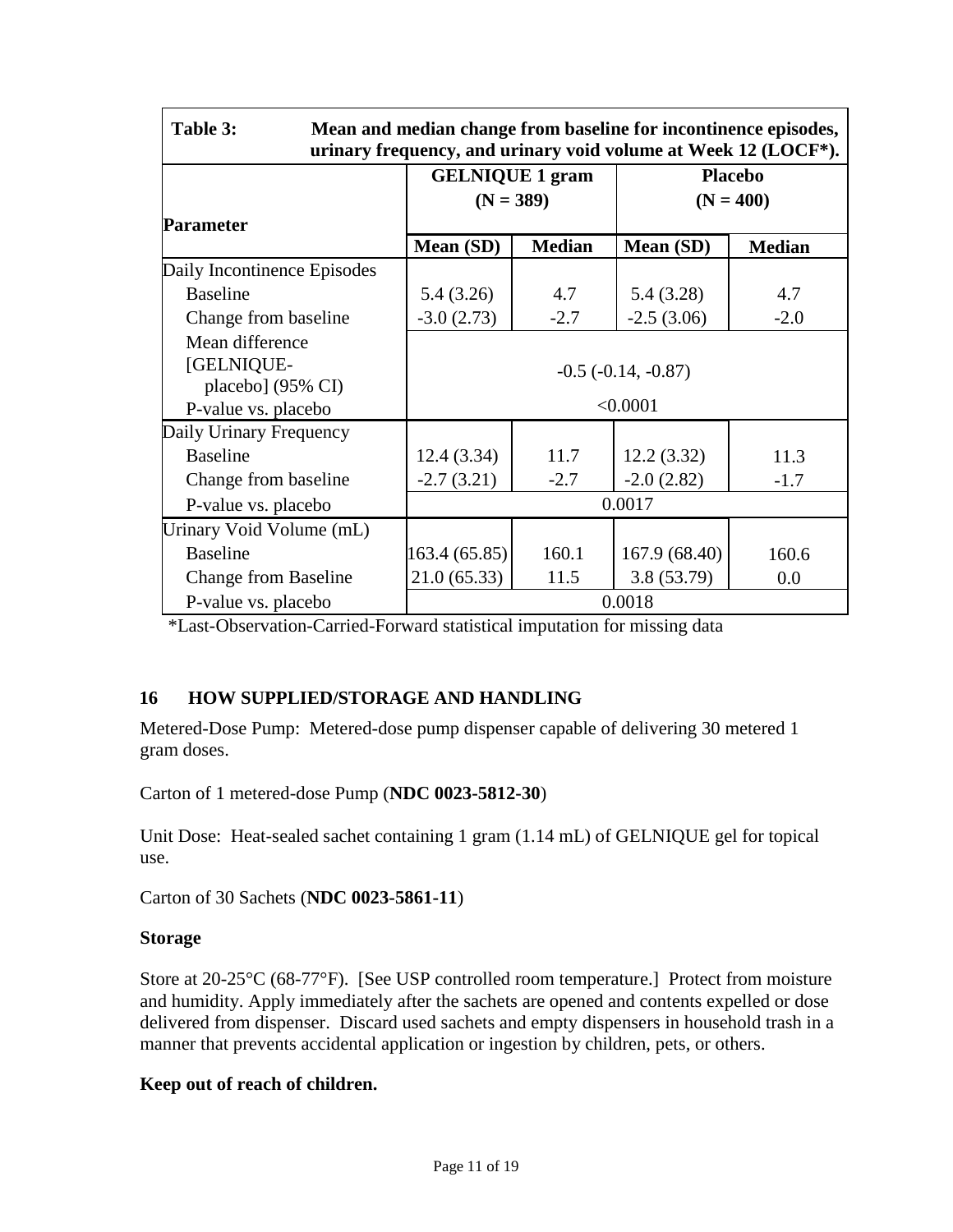# <span id="page-11-0"></span>**17 PATIENT COUNSELING INFORMATION**

*See FDA-approved Patient Labeling [\(Patient Information\)](#page-12-0)*

#### **Instructions for Use**

GELNIQUE is for topical application only and should not be ingested.

GELNIQUE should not be applied to recently shaved skin surfaces. Patients should wash hands immediately after product application. Application sites should not be subject to showering or water immersion for 1 hour after product application. Application sites should be covered with clothing if close skin-to-skin contact at the application site is anticipated.

Alcohol based gels are flammable. Avoid open fire or smoking until the gel has dried.

#### **Important Anticholinergic Adverse Reactions**

Patients should be informed that anticholinergic (antimuscarinic) agents, such as GELNIQUE, may produce clinically significant adverse reactions related to anticholinergic pharmacological activity including:

- Urinary retention and constipation.
- Heat prostration (due to decreased sweating) when anticholinergics such as GELNIQUE are used in a hot environment.
- Dizziness or blurred vision. Patients should be advised to exercise caution in decisions to engage in potentially dangerous activities until GELNIQUE's effects have been determined.
- Drowsiness that may be worsened by alcohol.

Distributed By: Allergan USA, Inc. Madison, NJ 079402

© 2019 Allergan. All rights reserved.

Gelnique® is a registered trademark of Allergan Sales, LLC.

v1.1USPI5812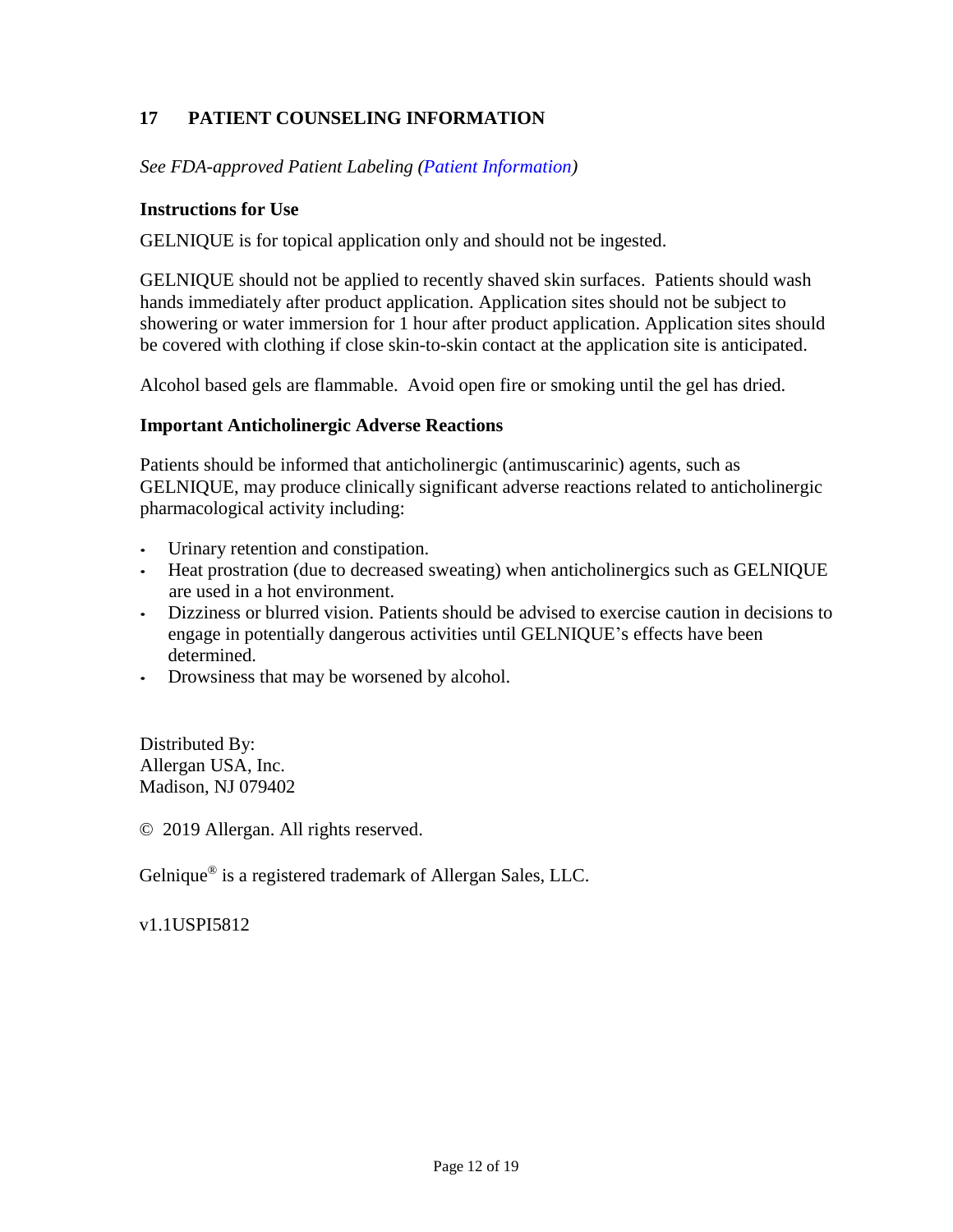## **PATIENT INFORMATION**

#### **GELNIQUE [JEL NEEK]**

(oxybutynin chloride) 10% gel Topical

#### <span id="page-12-0"></span>**IMPORTANT: For use on the skin only (topical). Do not use GELNIQUE in or near your eyes, nose, or mouth.**

#### **What is GELNIQUE?**

GELNIQUE is a prescription medicine used to treat the symptoms of overactive bladder:

- Urge urinary incontinence (a strong need to urinate with leaking or wetting accidents).
- Urgency (a strong need to urinate right away).
- Frequency (need to urinate often)

## **Do not use GELNIQUE** if:

- your bladder does not empty or does not empty completely when you urinate (urinary retention).
- your stomach empties slowly or incompletely after a meal (gastric retention).

• you have uncontrolled narrow-angle glaucoma (high pressure in your eye**).** Tell your doctor if you have glaucoma or a family history of glaucoma.

• you are allergic to oxybutynin or any of the ingredients in GELNIQUE. See the end of this Patient Information leaflet for a complete list of ingredients in GELNIQUE.

## **Before using GELNIQUE, tell your healthcare provider about all of**

#### **your medical conditions, including, if you:**

- have problems emptying your bladder completely
- have a gastrointestinal obstruction (blockage in the digestive system)
- Have constipation or difficulty emptying your bowels
	- have ulcerative colitis (inflamed bowels)
	- have gastroesophageal reflux disease (GERD) or esophagitis (inflamed esophagus, the tube between your mouth and stomach)
- have myasthenia gravis (condition that causes muscle weakness)
- are pregnant or plan to become pregnant
- are breastfeeding or plan to breastfeed

Especially tell your doctor if you take:

- medicines called "bisphosphonates" to treat osteoporosis
- medicines called "anticholinergics"

Ask your doctor or pharmacist for a list of these medicines if you are not sure if you take any of these medicines

Know the medicines you take including prescription and non-prescription medicines,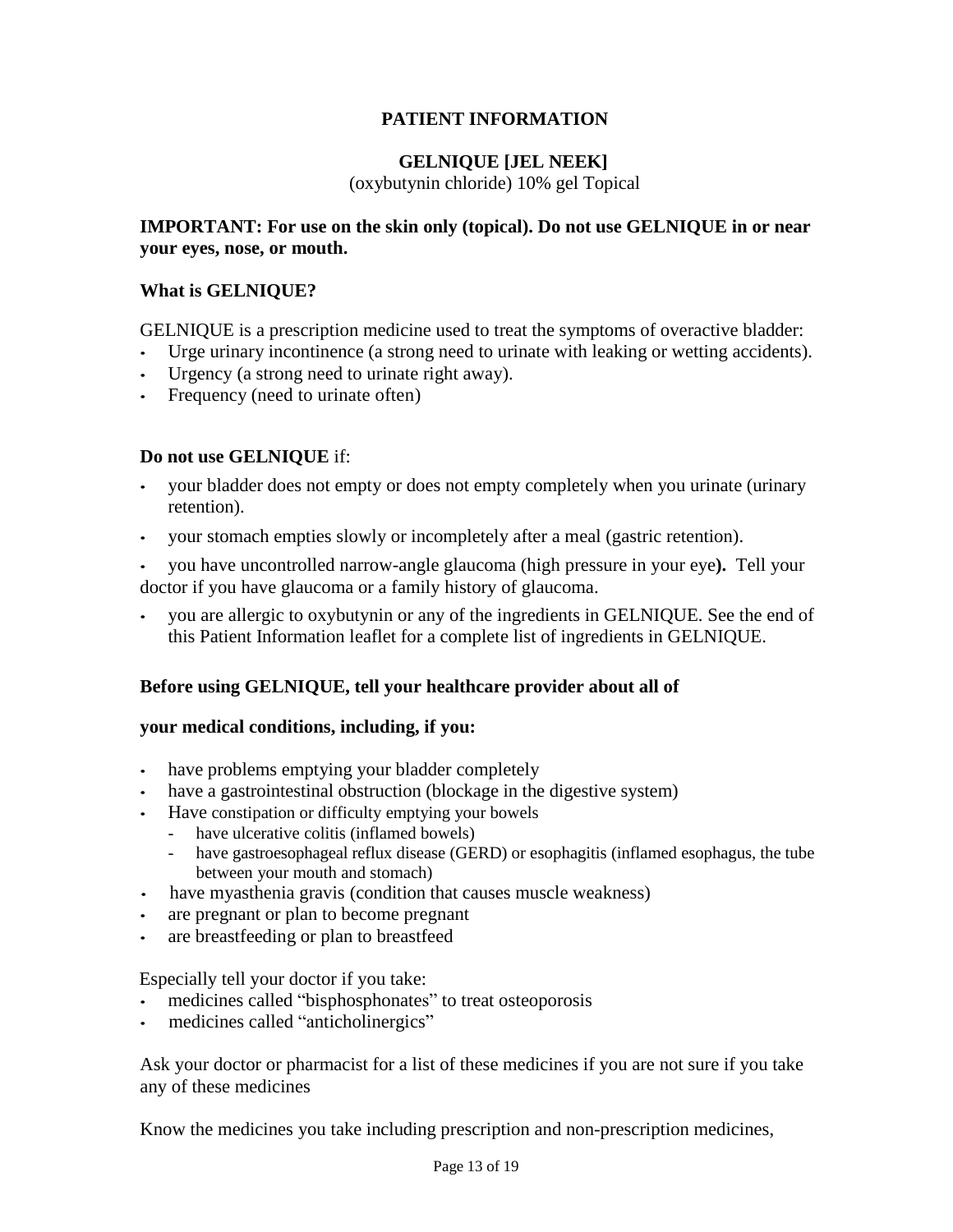vitamins, and herbal supplements. Keep a list of them and show it to your healthcare provider and pharmacist when you get a new medicine.

## **How should I use GELNIQUE?**

- **GELNIQUE is for skin use only.**
- Use GELNIQUE exactly as your healthcare provider tells you to use it.
- GELNIQUE should only be applied to dry intact skin on your stomach (abdomen), upper arms, shoulders, or thighs.
- Do not put GELNIQUE on open sores, recently shaved skin, or skin with rashes.
- You should change your application site every day. Do not use the same site 2 days in a row. Changing application sites every day can help reduce your chance of getting skin irritation.
- GELNIQUE contains alcohol and is flammable. Avoid fire, flames or smoking until GELNIQUE has dried.
- After applying GELNIQUE, wash your hands with soap and water right away.
- Cover the application site with clothing if skin-to-skin contact between another person and the application site is expected.
- If someone else is exposed to GELNIQUE by direct contact with the gel or at the application site, that person should wash the area of contact with soap and water as soon as possible.
- If you get GELNIQUE in your eyes, rinse your eyes right away with warm, clean water to flush out any GELNIQUE.
- GELNIQUE may be used with sunscreen.

## **Applying GELNIQUE:**

#### **1. Selecting your application site:**

#### **Apply GELNIQUE only to 1 of the shaded areas shown in the figure below:** (See [Figure](#page-14-0) A)

- stomach (abdomen)
- upper arms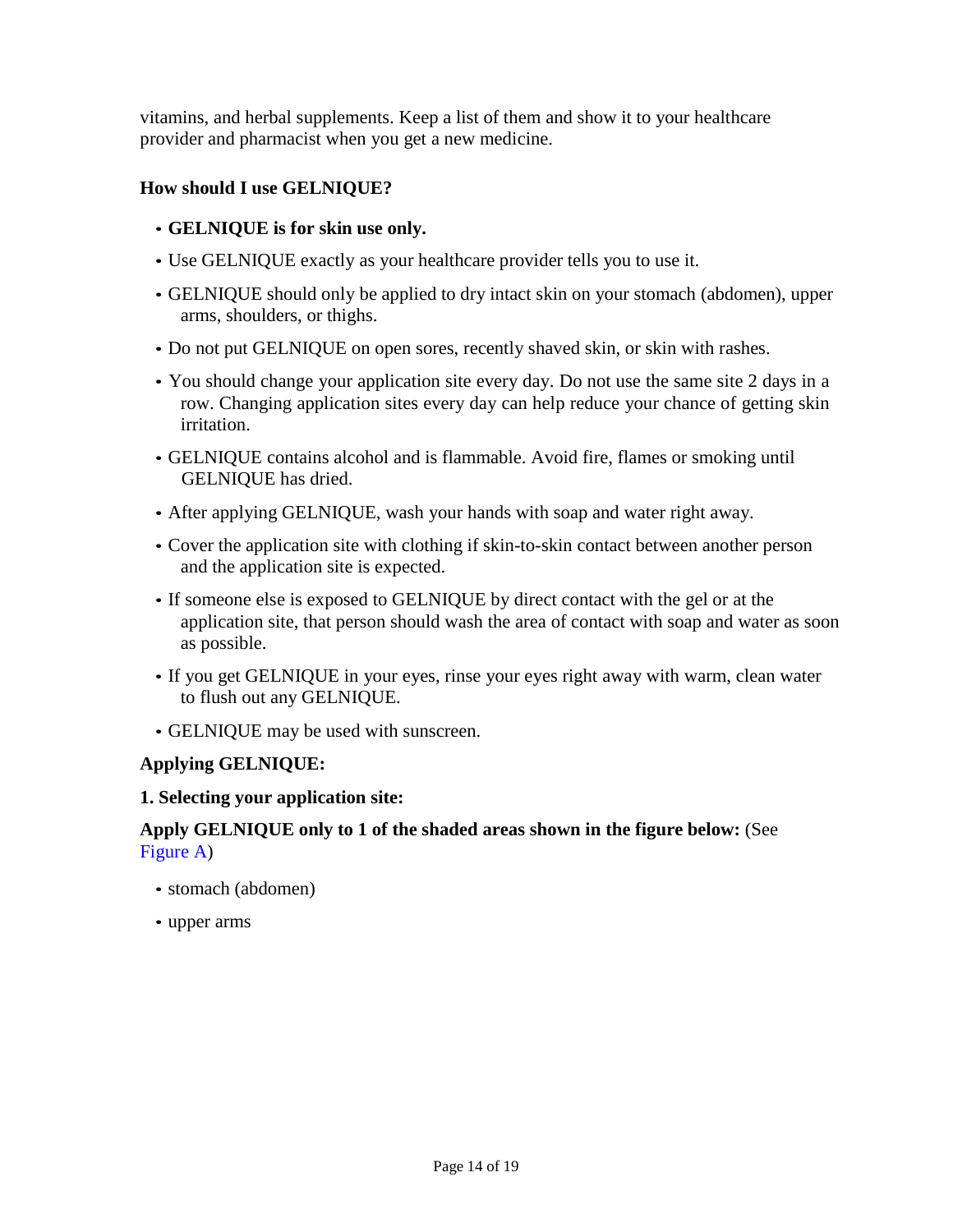- shoulder
- thigh

## <span id="page-14-0"></span>**Figure A**:



- Wash the area where GELNIQUE will be applied with mild soap and water. Allow the area to dry completely.
- Wash your hands with soap and water.

## **2. How to use the GELNIQUE packets (sachets):**

<span id="page-14-1"></span>• Find the notch at the top of your GELNIQUE packet. Tear off the top of the GELNIQUE packet at the notch (See [Figure](#page-14-1) B).

## **Figure B**:



- Squeeze all of the GELNIQUE out of the packet onto your hand (palm or fingertips) or you can squeeze all of the GELNIQUE from the packet right onto the application site (See [Figure](#page-15-0) C).
- Squeeze from the bottom of the packet toward the open end. Repeat until the packet is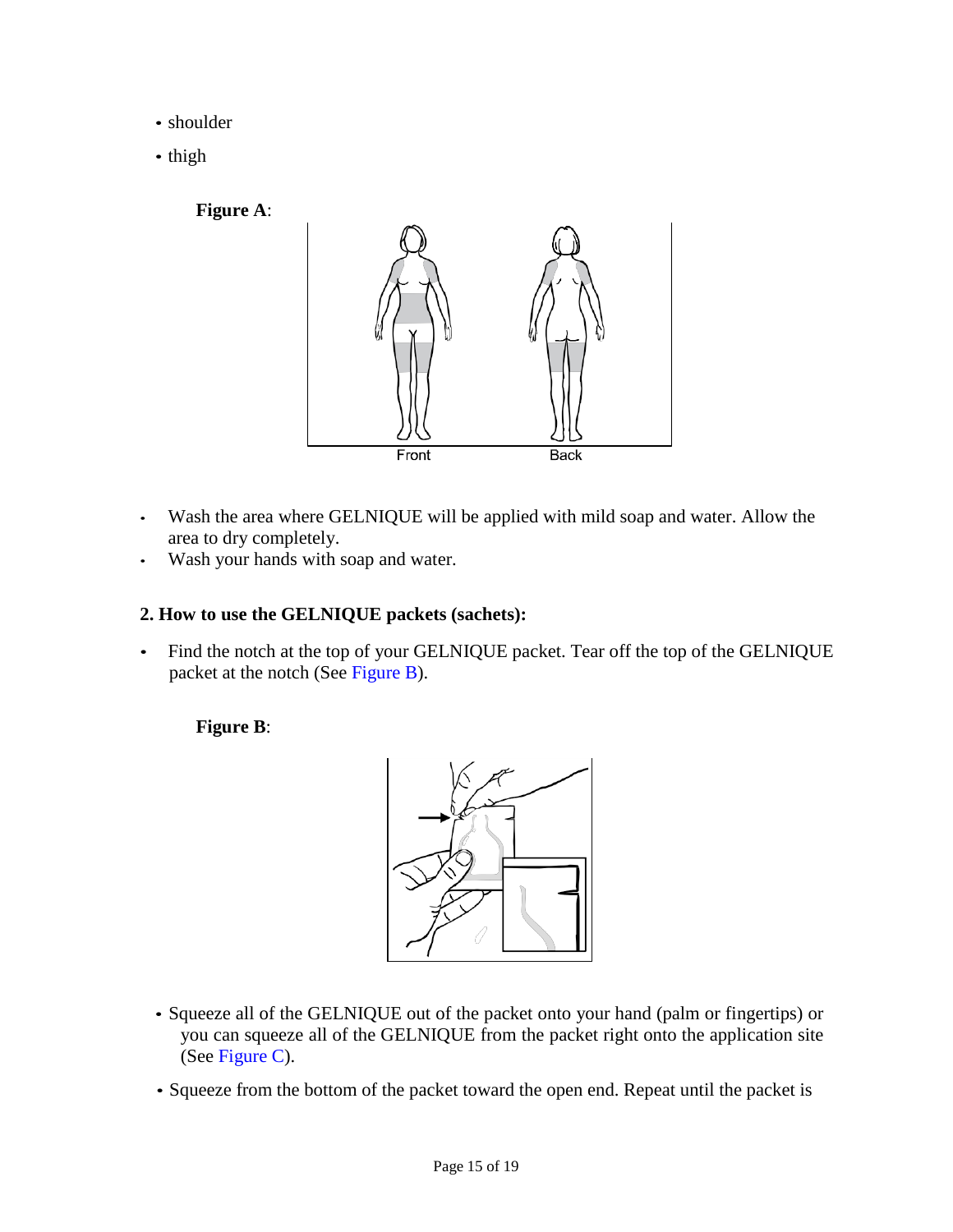empty. The amount of GELNIQUE in each packet will be about the size of a nickel. Apply GELNIQUE to your skin (shown in [Figure](#page-15-0) C).

# <span id="page-15-0"></span>**Figure C**:



- Wash your hands with soap and water right away.
- Throw away the packet in the trash out of the reach of children to avoid accidental exposure.

# **3. How to use the GELNIQUE pump:**

## **You must prime the GELNIQUE pump before you use it for the first time.**

## **To prime the pump:**

• To prime GELNIQUE, hold the pump upright (see [Figure D\)](#page-15-1) and fully press down (depress) the pump several times with your thumb or index finger until you see gel come out (typically, this will take four or more depressions). After gel is observed, fully depress the pump one more time, and discard this portion of the product to assure precise dose delivery. The pump is now primed and GELNIQUE is ready to use.

<span id="page-15-1"></span>**Figure D:**

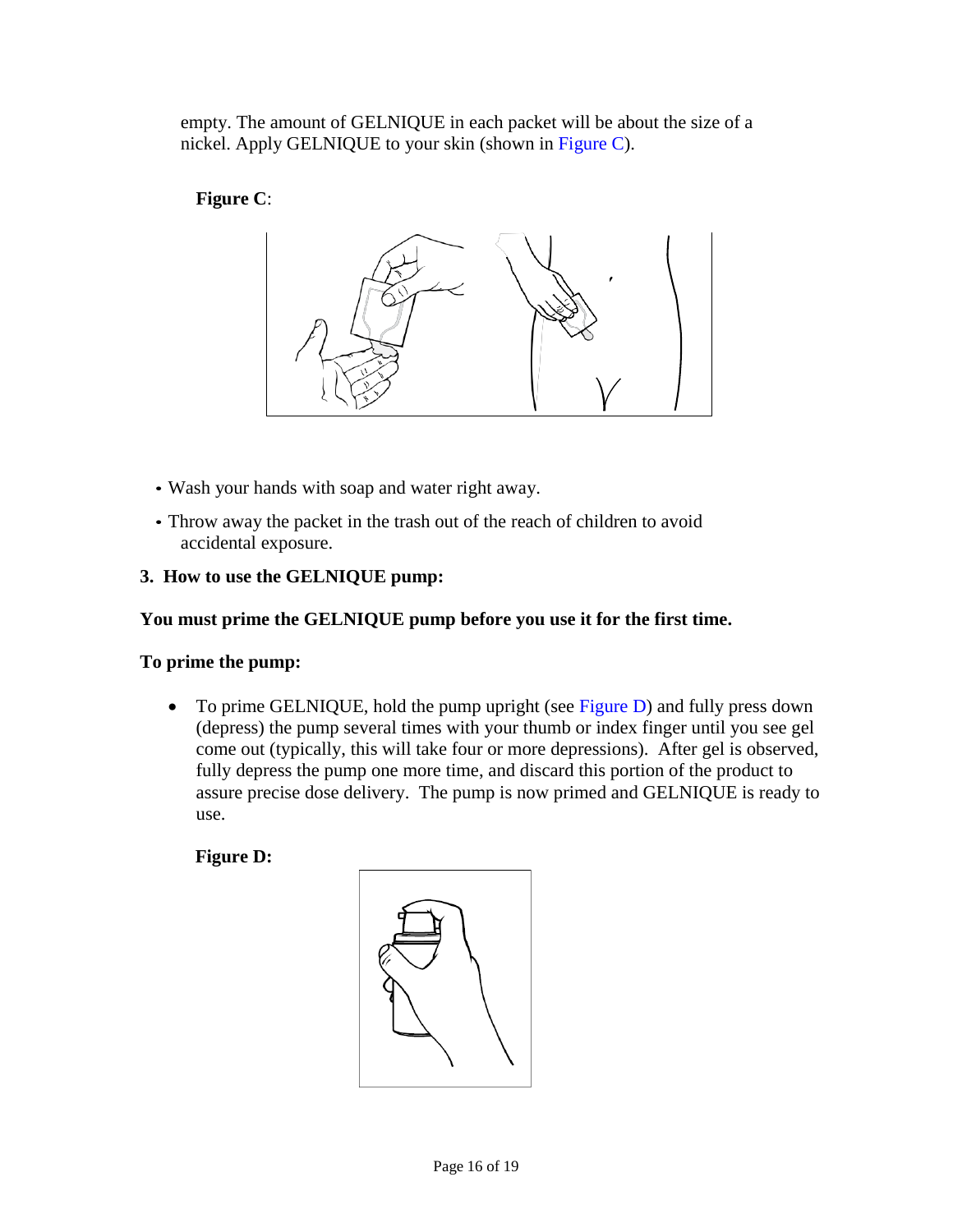#### **Dispensing your dose of GELNIQUE:**

- Place your hand under the GELNIQUE pump (see [Figure E\)](#page-16-0). Press the pump all the way down 1 time. You can also place the pump right over the application site then press the pump all the way down 1 time to dispense your dose. The amount of gel dispensed with one full pump equals one daily dose of GELNIQUE.
- <span id="page-16-0"></span>• The amount of gel that equals your dose will be about the size of a nickel.

## **Figure E:**



- Apply the gel to your skin in the selected body area (see Figure A) and wash your hands with soap and water right away.
- After you have used GELNIQUE pump 30 times, throw it away.

#### **What should I avoid while using GELNIQUE?**

- GELNIQUE can cause tiredness, drowsiness, dizziness or blurred vision. Do not drive, operate machinery, or do other dangerous activities until you know how GELNIQUE affects you.
- Do not take a bath, swim, shower, exercise, or get the application site wet for at least 1 hour after you apply your dose.

#### **What are the possible side effects of GELNIQUE?**

#### **GELNIQUE can cause serious side effects**

#### **including:**

• **Allergic reactions, including allergic skin reactions**

#### **The most common side effects of GELNIQUE include:**

- dry mouth
- redness, rash, itching, pain at the application site
- dizziness
- headache
- constipation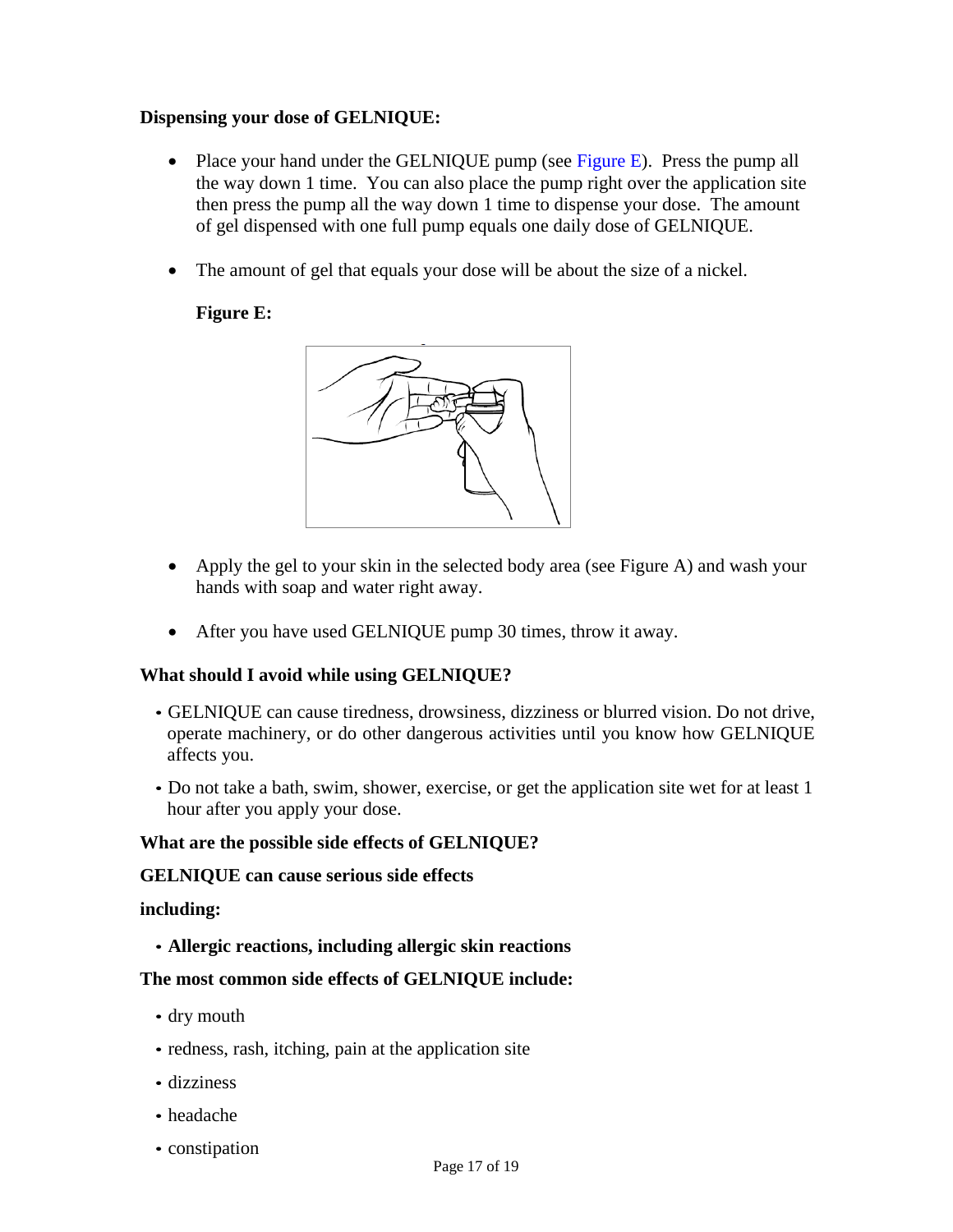- itching
- tiredness
- Other side effects that have been seen with drugs containing oxybutynin, like GELNIQUE, include: dizziness and blurred vision, drowsiness that may be increased with alcohol (beer, wine, or hard liquor), and decreased sweating that may lead to overheating.

Tell your healthcare provider if you have any side effect that bothers you or that does not go away. These are not all the possible side effects of GELNIQUE. For more information, ask your healthcare provider or pharmacist.

Call your doctor for medical advice about side effects. You may report side effects to the FDA at 1-800-FDA-1088.

## **How should I store GELNIQUE?**

- Store GELNIQUE at 68°F to 77°F (20°C to 25°C).
- Safely throw away GELNIQUE in household trash. Be careful to prevent accidental exposure to children or pets.
- Keep GELNIQUE metered dose pump and sachets in a dry place.

## **Keep GELNIQUE and all medicines out of the reach of children. General**

#### **information about GELNIQUE**

Medicines are sometimes prescribed for purposes other than those listed in the Patient Information leaflet. Do not use GELNIQUE for a condition for which it was not prescribed. Do not give GELNIQUE to other people, even if they have the same symptoms you have. It may harm them.

You can ask your pharmacist or healthcare provider for information about GELNIQUE that is written for health professionals.

For more information about GELNIQUE call 1-800-678-1605 or go to *www.GELNIQUE.com*

#### **What are the ingredients of**

#### **GELNIQUE? Active Ingredient:**

oxybutynin chloride

**Inactive Ingredients:** alcohol, USP; glycerin, USP; hydroxypropyl cellulose, NF; sodium hydroxide, NF; and purified water, USP.

This Patient Information has been approved by the U.S. Food and Drug Administration.

Distributed By: Allergan USA, Inc.